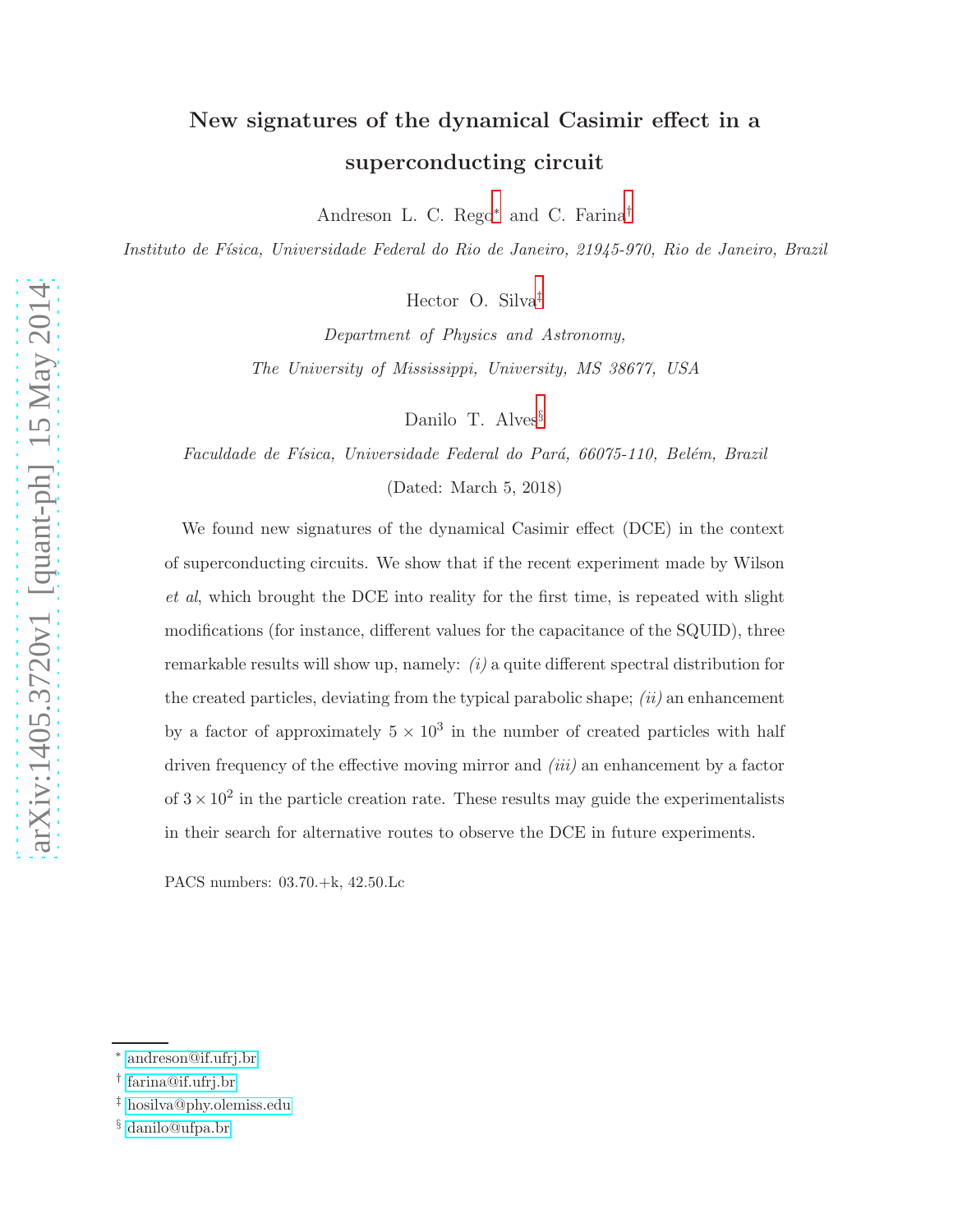The theoretical prediction of the dynamical Casimir effect (DCE) - the creation of real particles from the vacuum of quantized fields induced by its interaction with moving bodies - was made by Moore [\[1](#page-9-0)] approximately four and a half decades ago. This phenomenon was also investigated by DeWitt [\[2](#page-9-1)] and Fulling and Davies [\[3\]](#page-9-2). One main difficulty in observing such an effect experimentally, where the effort in putting material mirrors into motion is limited to non-relativistic velocities, was already realized by this author, as it is evident in his own words: "the creation of photons from zero-point energy is altogether negligible". Although there are some experimental proposals for the detection of the DCE involving real mechanical motion of boundaries (see for instance [\[4](#page-9-3)]), several authors followed an idea first proposed by Yablonovitch [\[5\]](#page-10-0) which consists in simulating fast-moving mirrors by a physical mechanism which gives rise to a time-dependent boundary condition (BC) imposed on the quantum field by a *static* mirror  $[6-12]$ . One of these proposals, based on a superconducting coplanar waveguide terminated at a SQUID (Superconducting Quantum Interference Device), which simulates a single moving mirror whose effective velocity may achieve  $\approx 10\%$  of the speed of light in vacuum, led to the report by Wilson *et al* of the first observation of the DCE [\[11\]](#page-10-3). In this experiment, a time-dependent magnetic flux is applied to the SQUID, changing its effective inductance and resulting in a time-dependent BC. As a consequence, the coplanar waveguide becomes equivalent to a one-dimensional transmission line with variable length. A second observation of the DCE was reported by Lähteenmäki et al  $|12|$ . These authors observed the DCE by means of periodical changes in the index of refraction of a microwave cavity (idealized by two transmission lines separated by a capacitive gap with an array of SQUIDs placed at one of the extremities of these strip-lines) with a Josephson metamaterial.

In the experiment described in [\[11](#page-10-3)], Wilson and collaborators observed, for a harmonically oscillating Josephson energy with angular frequency  $\omega_0$ , a spectral distribution for the created photons with an approximate parabolic shape with a maximum value at  $\omega_0/2$ , as predicted theoretically by these authors (see Fig. 2 of the first paper and Table III of the second reference in [\[7](#page-10-4)]). Due to the particular values for the experimental parameters, which allowed certain approximations to be made, this prediction is in agreement with an earlier paper by Lambrecht *et al* [\[13\]](#page-10-5). Calculations of spectra for a moving cavity can be found in [\[14\]](#page-10-6). The detection of such a parabolic spectral distribution, with the apparatus cooled enough to allow an unambiguous distinction between dynamical Casimir photons and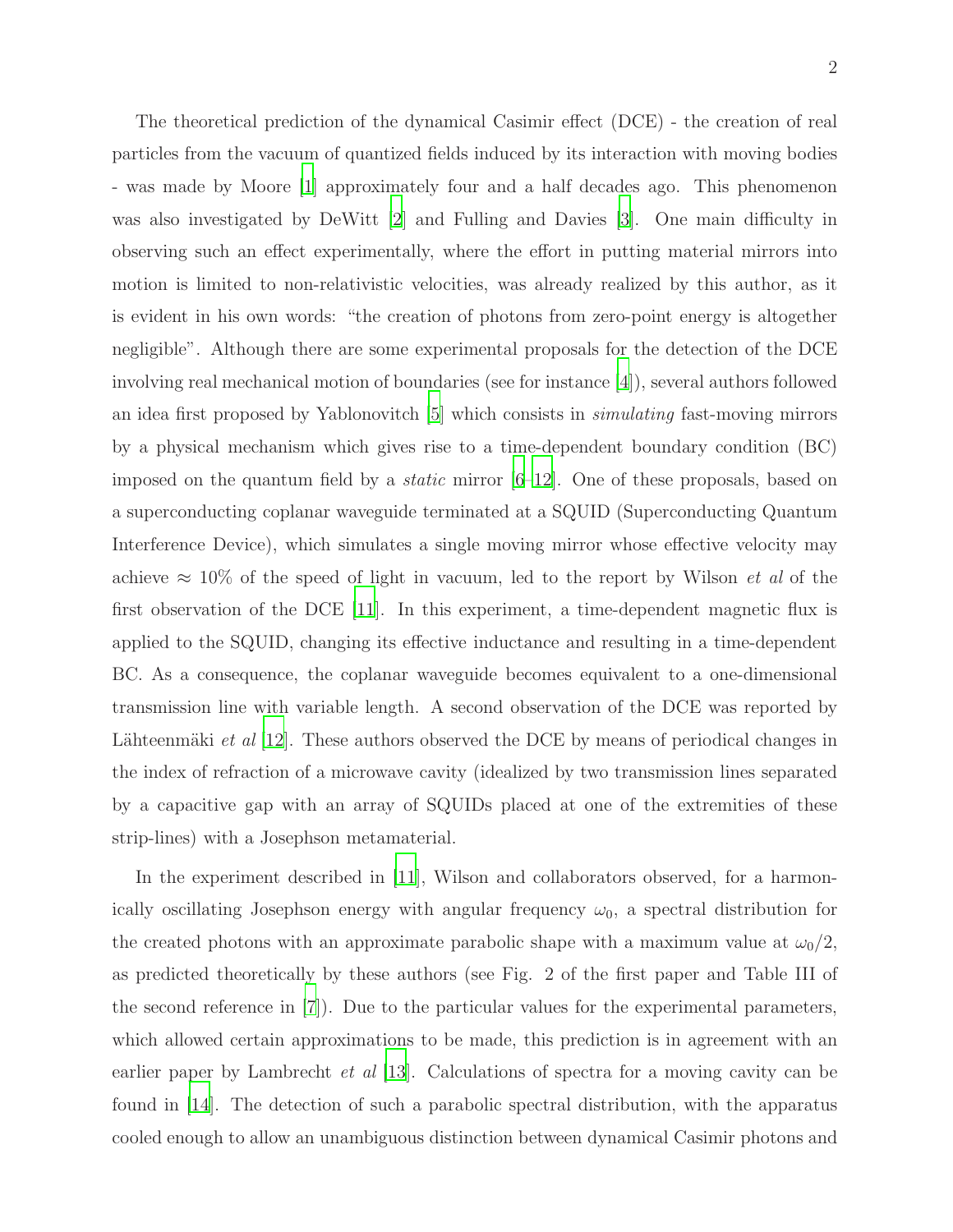thermal photons, was one of the main goals in the experiment described in [\[11](#page-10-3)].

In the present letter, our purpose is to show that if some of the parameters used in the recent experiment made by Wilson *et al*  $[11]$  (for instance, different values for the capacitance of the SQUID) are appropriately adjusted, three remarkable results will show up, namely:  $(i)$  a breakdown of the usual parabolic spectral distribution into a two peaked one; *(ii)* an enhancement by a factor of  $\approx 5 \times 10^3$  in the number of created particles with half driven frequency of the effective moving mirror and *(iii)* an enhancement by a factor of  $\approx 3 \times 10^2$ in the particle creation rate. Furthermore, we also provide results for the number of created particles per unit frequency, around half the driven frequency  $(\omega_0/2)$ , for several combinations of experimental parameters that could be an useful guide in further experimental investigations of the DCE.

We begin by considering a superconducting coplanar waveguide with capacitance and inductance per unit length given, respectively, by  $C_0$  and  $L_0$ , and terminated at a SQUID (see Ref. [\[7](#page-10-4)]). Due to the presence of the Josephson junctions in this system, the electromagnetic field  $E(t, x)$  in this coplanar waveguide can conveniently be described by a phase field operator  $\phi(t,x) := \int^t E(t',x) dt'$ , which obeys the massless Klein-Gordon equation  $(v^{-2}\partial_t^2 - \partial_x^2)\phi(t, x) = 0$ , where  $v = 1/\sqrt{C_0L_0}$  is the speed of light in the waveguide (unless stated otherwise we assume units in which  $\hbar = v = 1$ . Applying appropriately Kirchoff's laws to the superconducting circuit, it can be shown that the BC satisfied by  $\phi$ , at the origin  $x = 0$ , is the following one [\[7](#page-10-4), [15](#page-10-7)]

<span id="page-2-0"></span>
$$
\phi(t,0) = \gamma(t) \left[ \left( \partial_x \phi \right) (t,0) + \alpha_0 \left( \partial_t^2 \phi \right) (t,0) \right],\tag{1}
$$

where  $\alpha_0 = L_0 C$ , C is the capacitance of each Josephson junction,

$$
\gamma(t) = -\bar{\Phi}_0^2 \left[ (2\pi)^2 E_J(t) L_0 \right]^{-1} = -L_{\text{eff}}(t) ,
$$

where  $\bar{\Phi}_0$  is the magnetic fundamental quantum flux,  $E_J(t)$  is the effective Josephson energy (which depends on the magnetic flux), and  $L_{\text{eff}}(t)$  is an effective length that modulates the change in time of the distance between an effective mirror and the SQUID [\[7\]](#page-10-4). With the value chosen for the parameter  $\alpha_0$  in their experiment, Wilson and collaborators [\[7\]](#page-10-4) neglected in their theoretical calculations the influence of this parameter. However, as we shall see in a moment, slight modifications in the value of  $\alpha_0$  lead to quite interesting results. Hence, we adopt the complete BC given by Eq. [\(1\)](#page-2-0) and analyse its ultimate consequences. We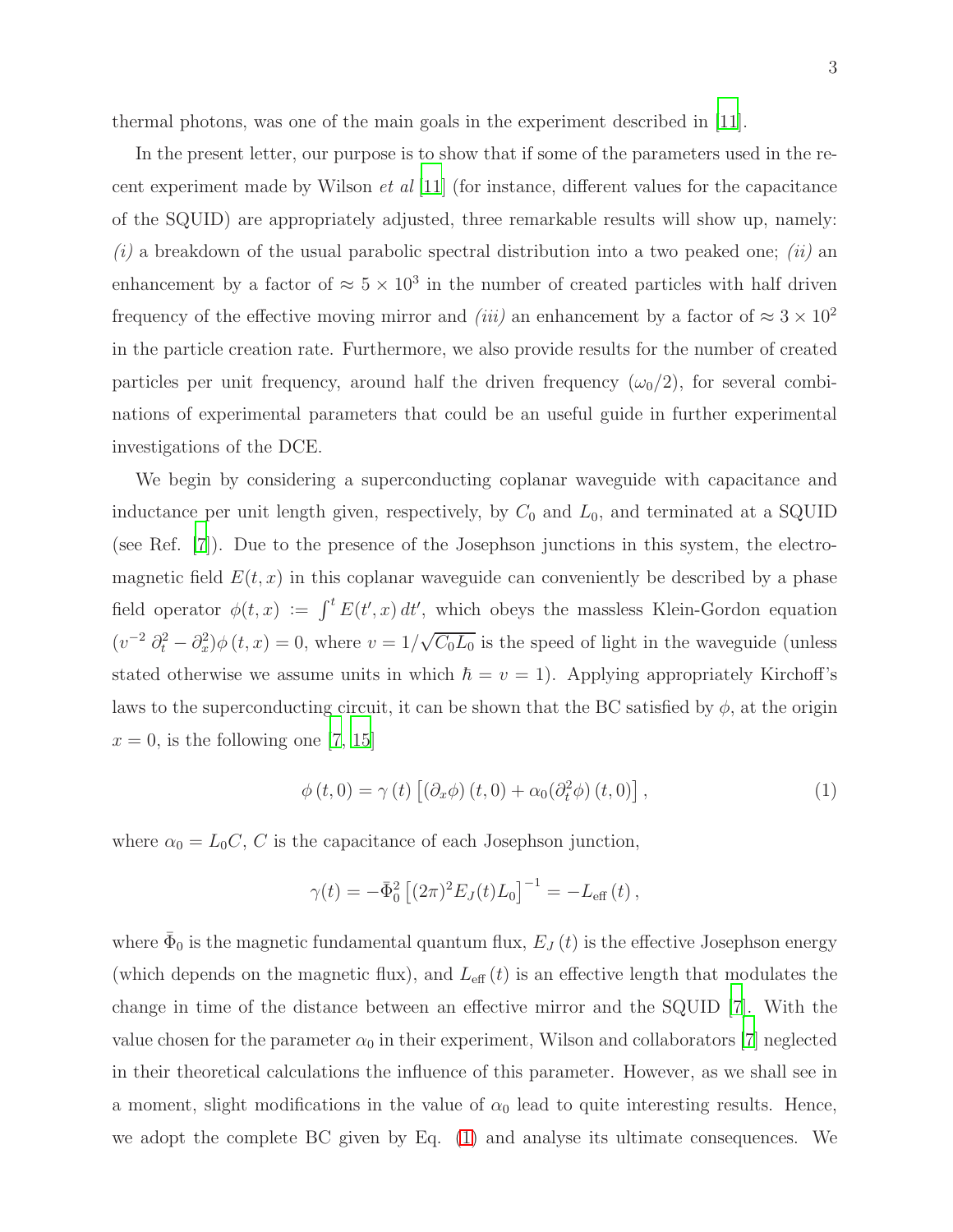Considering the following general expression for the Josephson energy

$$
E_J(t) = E_J^0[1 + \epsilon f(t)],
$$

with  $0 < \epsilon < 1$  and  $|f(t)| < 1$ , we can write the time-dependent Robin parameter as

$$
\gamma(t) \approx \gamma_0 \left[ 1 - \epsilon f(t) \right],\tag{2}
$$

where we defined

$$
\gamma_0 = -\bar{\Phi}_0^2 \left[ (2\pi)^2 E_J^0 L_0 \right]^{-1} . \tag{3}
$$

We shall assume that  $f(t)$  vanishes in both the remote past and distant future. Using the Ford-Vilenkin perturbative approach [\[16\]](#page-10-10), we express the field solution as

<span id="page-3-0"></span>
$$
\phi(t,x) \approx \phi_0(t,x) + \epsilon \phi_1(t,x), \qquad (4)
$$

where  $\phi_0(t, x)$  is the unperturbed field and  $\epsilon \phi_1(t, x)$  represents the first-order correction due to the time-dependence of  $\gamma$ , with  $\phi_0$  and  $\phi_1$  both satisfying the massless Klein-Gordon equation. The unperturbed field  $\phi_0$  satisfies the following time-independent generalized Robin BC [\[18](#page-10-9)] at the origin

<span id="page-3-1"></span>
$$
\phi_0(t,0) = \gamma_0 \left[ \left( \partial_x \phi_0 \right) (t,0) + \alpha_0 \left( \partial_t^2 \phi_0 \right) (t,0) \right],\tag{5}
$$

while the BC satisfied by the first order perturbative contribution  $\phi_1(t,x)$  can be easily obtained by substituting [\(4\)](#page-3-0) in [\(1\)](#page-2-0) and making use of [\(5\)](#page-3-1).

Since we are interested in computing the conversion of vacuum fluctuations into real field excitations caused by the time dependence of  $\gamma(t)$ , we consider as the initial state of the system (remote past) the vacuum state  $|0_{in}\rangle$ .

After obtaining the Bogoliubov transformations which relate the creation and annihilation operators in the remote past ("in" operators) with those in the distant future ("out" operators), and recalling that in the Heisenberg picture the states do not evolve with time, the number of created particles between  $\omega$  and  $\omega + d\omega$  per unit frequency,  $N(\omega, \gamma_0, \alpha_0)$ , can be straightforwardly obtained:

<span id="page-3-2"></span>
$$
N(\omega, \gamma_0, \alpha_0) := \langle 0_{\text{in}} | a_{\text{out}}^{\dagger}(\omega) a_{\text{out}}(\omega) | 0_{\text{in}} \rangle
$$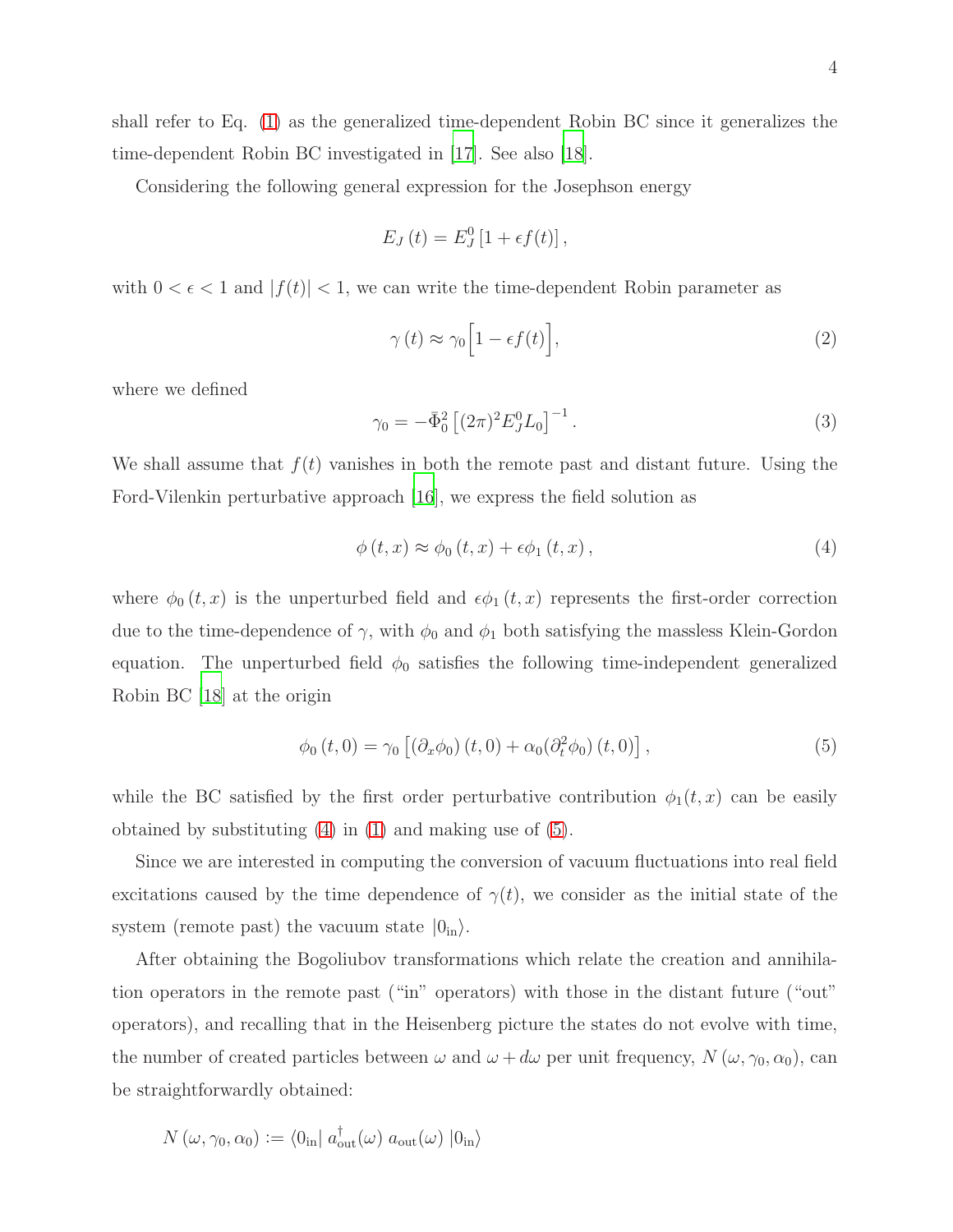$$
= \frac{2\epsilon^2\gamma_0^2}{\pi} \frac{\omega}{\left[ \left(1 + \gamma_0 \alpha_0 \omega^2 \right)^2 + \omega^2 \gamma_0^2 \right]} \int_{-\infty}^{\infty} \frac{d\omega'}{2\pi} \frac{\Theta\left(-\omega'\right) |\omega'| \left| F(\omega - \omega') \right|^2}{\left(1 + \gamma_0 \alpha_0 \omega'^2 \right)^2 + \omega'^2 \gamma_0^2}, \quad (6)
$$

where  $F(\omega)$  is the Fourier transform of  $f(t)$  and  $\Theta(\omega)$  is the Heaviside step function. Eq. [\(6\)](#page-3-2) gives the perturbative solution for the spectral distribution  $N(\omega, \gamma_0, \alpha_0)$  up to order  $\epsilon$ , and for an arbitrary time-dependence of the Robin parameter  $\gamma(t) = \gamma_0 [1 - \epsilon f(t)]$  satisfying the conditions  $|f(t)| < 1$  and  $f(t \to \pm \infty) = 0$ . Notice that for  $\alpha_0 = 0$ , our result is in perfect agreement with that obtained in [\[17](#page-10-8)]. The previous work reproduces the results found in [\[7\]](#page-10-4) for  $\gamma(t) = -\bar{\Phi}_0^2 \left[ (2\pi)^2 E_J(t) L_0 \right]^{-1}$ .

Hereafter we consider, for practical purposes, a particular but standard oscillatory time variation for the Robin parameter, namely  $f(t) = \cos(\omega_0 t) e^{-|t|/\tau}$ , with  $\omega_0 \tau \gg 1$  [\[7,](#page-10-4) [17\]](#page-10-8), where  $\omega_0$  is the characteristic frequency and  $\tau$  is the effective time interval in which the oscillations occur. In an experimental context, this choice of  $f(t)$  corresponds to a harmonic change of the magnetic flux through the SQUID. As a consequence, the Fourier transform  $F(\omega)$  is a function with two sharped peaks around  $\omega = \pm \omega_0$  which can be approximated by Dirac delta functions such that  $|F(\omega)|^2 \approx (\pi/2) \tau [\delta(\omega - \omega_0) + \delta(\omega + \omega_0)].$  Substituting this expression into [\(6\)](#page-3-2) and recovering the speed of light in the waveguide v, the ratio  $\mathcal{N} := N/\tau$ is found to be

<span id="page-4-0"></span>
$$
\mathcal{N}\left(\omega,\gamma_{0},\alpha_{0}\right) = \frac{\epsilon^{2}\gamma_{0}^{2}}{2\pi v^{2}} \frac{\omega\left(\omega_{0}-\omega\right)}{\left(1+\gamma_{0}\alpha_{0}\omega^{2}\right)^{2}+\frac{\gamma_{0}^{2}\omega^{2}}{v^{2}}}\frac{\Theta\left(\omega_{0}-\omega\right)}{\left[1+\gamma_{0}\alpha_{0}\left(\omega_{0}-\omega\right)^{2}\right]^{2}+\frac{\gamma_{0}^{2}\left(\omega_{0}-\omega\right)^{2}}{v^{2}}}.\tag{7}
$$

This is our main result and, as we will show, this formula reveals remarkable features that may be useful in future experiments to observe the DCE in the context of circuit QED, the most surprising one being the possibility of breakdown of the parabolic spectral distribution for appropriate values of  $\alpha_0$  and  $\gamma_0$ . However, let us first make a few comments about the above spectral distribution. Note that for any values of  $\gamma_0$  and  $\alpha_0$ ,  $\mathcal{N}(\omega, \gamma_0, \alpha_0)$  is invariant under the transformation  $\omega \to \omega_0 - \omega$ , which means that it is symmetric with respect to  $\omega = \omega_0/2$ . Moreover, because of the Heaviside step function, no particles are created with frequencies  $\omega > \omega_0$ . Finally, for  $\alpha_0 = 0$ , Eq. [\(7\)](#page-4-0) coincides with the previously known result obtained in [\[17](#page-10-8)], as expected. Integrating the spectral distribution for all frequencies, we obtain the particle creation rate  $\mathcal{R}$ , namely,

$$
\mathcal{R}(\omega_0, \gamma_0, \alpha_0) := \int_0^\infty d\omega \, \mathcal{N}(\omega, \gamma_0, \alpha_0).
$$
\n(8)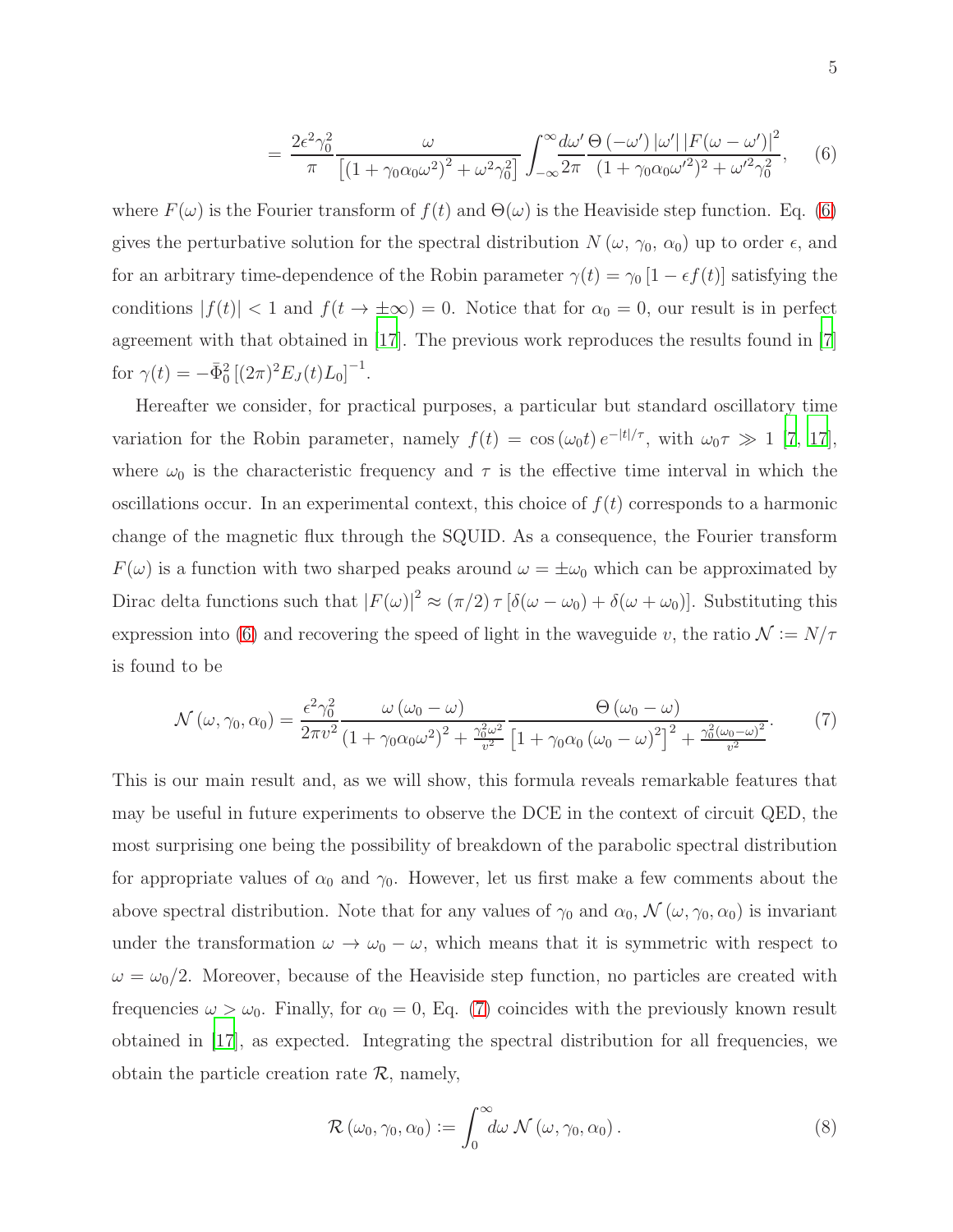Now, let us investigate how the spectral distribution  $\mathcal{N}(\omega, \gamma_0, \alpha_0)$  given by Eq. [\(7\)](#page-4-0) depends on parameters  $\alpha_0$  and  $\gamma_0$  (keeping v constant). Particularly, since we are searching for new signatures of the DCE, we want to determine which values of  $\alpha_0$  and  $\gamma_0$  may cause a substantial change in the spectral distribution and consequently in the particle creation rate. With this purpose in mind, we shall compare the value of  $\mathcal{N}(\omega, \gamma_0, \alpha_0)$  given by Eq.[\(7\)](#page-4-0), for a given frequency (we choose it to be half the driven frequency  $\omega_0/2$ ), with that obtained by taking for  $\alpha_0$  and  $\gamma_0$  the values adopted in [\[11](#page-10-3)]. The values for  $\alpha_0$  and  $\gamma_0$  used in this experiment, relabeled conveniently as  $\alpha_{0exp}$  and  $\gamma_{0exp}$ , are given by  $\alpha_{0exp} = 0.41 \times 10^{-19} \text{ s}^2/\text{m}$ and  $\gamma_{0exp} = -0.44 \times 10^{-3}$  m. Hereafter we also consider the following values for the other relevant quantities for the SQUID experiment:  $\omega_0 = 2\pi \times 10.30$  GHz,  $\epsilon = 0.25$  and  $v =$  $1.2 \times 10^8$  m/s [\[7](#page-10-4), [11](#page-10-3)]. Additionally, it is convenient to parametrize our problem in terms of the dimensionless variables  $\xi := \gamma_0/\gamma_{0exp}$  and  $\zeta := \alpha_0/\alpha_{0exp}$ . Hence, from now on, we shall write  $\mathcal{N}(\omega, \xi, \zeta)$  and  $\mathcal{R}(\omega_0, \xi, \zeta)$  instead of  $\mathcal{N}(\omega, \gamma_0, \alpha_0)$  and  $\mathcal{R}(\omega_0, \gamma_0, \alpha_0)$ . We emphasize that the spectral distribution and the particle creation correspondent to the experimental values are given, respectively, by  $\mathcal{N}(\omega, 1, 1)$  and  $\mathcal{R}(\omega_0, 1, 1)$ .

Let us start by studying the role played by  $\alpha_0$ . Henceforth, we assume a fixed value of  $\gamma_0$ , say  $\gamma_0 = \gamma_{0exp}$ , and vary only the parameter  $\alpha_0$ . In Fig. [1](#page-5-0) we plot the spectral distribution for different values of  $\alpha_0$ , i.e., we plot  $\mathcal{N}(\omega, 1, \zeta)$  versus  $\omega/\omega_0$  but keeping  $\xi = 1$  while the value of  $\zeta$  is increased (it is important to have in mind that  $\xi = 1$  means a negative value for  $\gamma_0$ , namely,  $\gamma_0 = \gamma_{0exp} = -0, 44 \times 10^{-3}$ m).



<span id="page-5-0"></span>FIG. 1. (Color online). Spectral distributions for  $\xi = 1$  and different values of  $\zeta$ . Note the two peak pattern for  $\zeta = 12$  (blue dotted line) and  $\zeta = 15$  (green dashed-dotted line). For  $\zeta \approx 53$  (purple large-dashed line) we conveniently multiplied the values of  $\mathcal{N}(\omega, 1, 53)$  by a factor of  $2 \times 10^{-3}$ .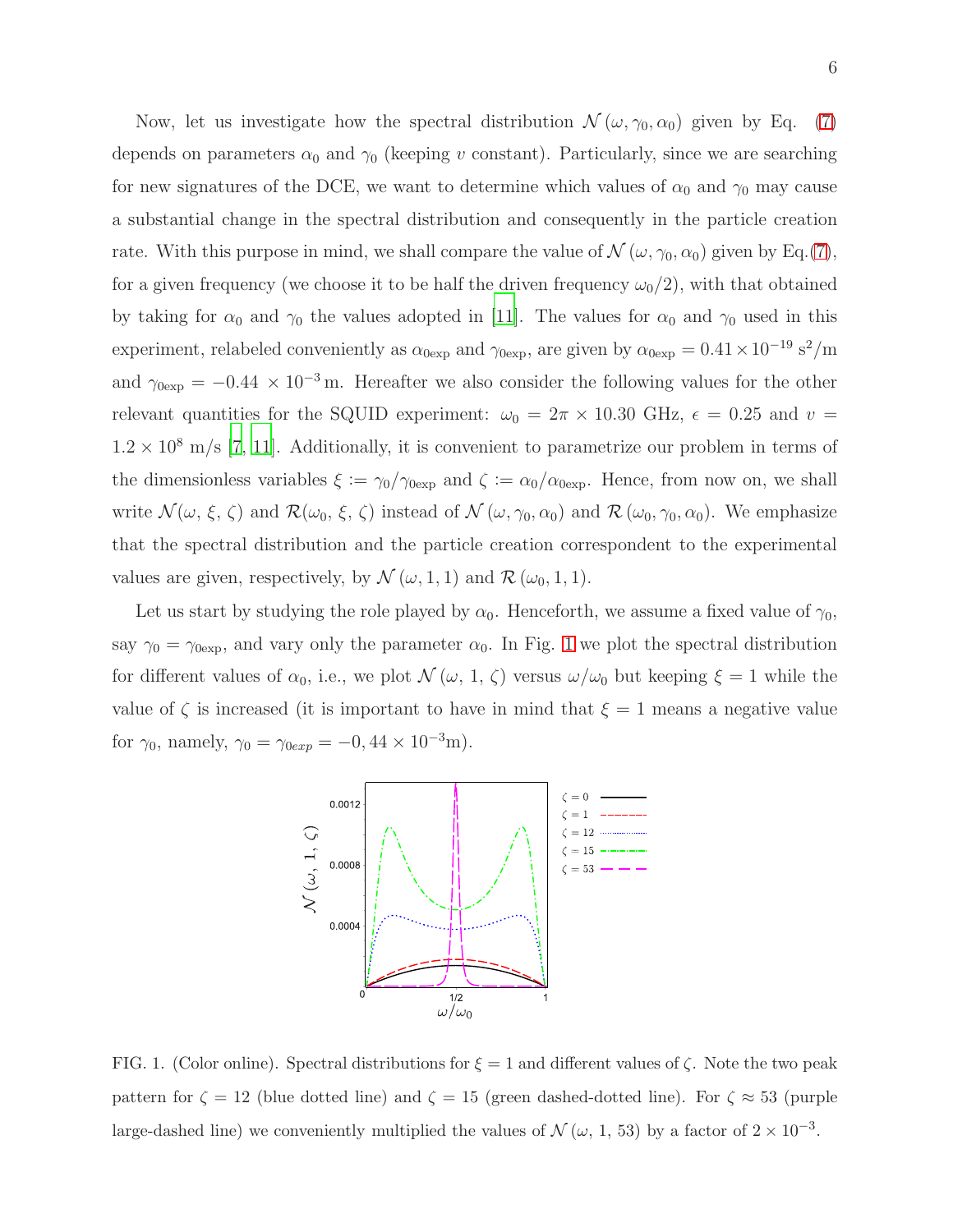First, note the symmetry with respect to  $\omega/\omega_0 = 1/2$ , as expected. For  $\zeta = 0$  the spectrum is characterized by the parabole showed by the solid line. In theoretical calculations related to the SQUID experiment [\[7](#page-10-4)],  $\alpha_0$  was neglected, so that the solid line in Fig. [1](#page-5-0) corresponds to the theoretical spectral distribution predicted in [\[7](#page-10-4)]. If we do not neglect  $\alpha_0$ (i.e we assume  $\zeta \neq 0$ ), but consider its value assumed in the SQUID experiment ( $\zeta = 1$ ), though the spectrum is still characterized by a parabolic curve as shown by the dashed line, its maximum value is 8% greater than the corresponding maximum value with  $\zeta = 0$ . However, as we increase  $\zeta$  a quite unexpected feature appears: for  $\zeta = 12$  (dotted line) and  $\zeta = 15$  (dashed-dotted line), we see a *departure* from the usual parabolic spectrum with the appearance of two peaks, as well as an *enhancement* of  $\approx 295\%$  ( $\zeta = 12$ ) and  $\approx 578\%$  $(\zeta = 15)$  (in comparison with the experimental values obtained with  $\xi = 1$  and  $\zeta = 1$ ) in the particle creation rate  $\mathcal R$  (the area between the horizontal axis and each curve in Fig. [1\)](#page-5-0).

Increasing further the value of  $\zeta$ , instead of a two peaked spectral distribution, we see a narrow sharp peak centered at  $\omega/\omega_0 = 1/2$  $\omega/\omega_0 = 1/2$  $\omega/\omega_0 = 1/2$ , as shown in Fig. 1 for  $\zeta = 53$  (large dashed line). This peak is  $\approx 10^3$  times larger than the maximum value of other curves displayed in Fig. [1,](#page-5-0) and there is an increase in the particle creation rate by a factor of  $\approx 3 \times 10^2$  as we shall see in a moment. The appearance of the two peaked curve for  $\mathcal{N}(\omega, \xi, \zeta)$ , resembling the humps of a camel, and also the appearance of a sharp peak, provide new signatures of the DCE in superconducting circuits.

Let us now quantify how the particle creation rate  $\mathcal{R}(\omega_0,\xi,\zeta)$  depends on parameter  $\zeta$ , with fixed  $\xi$ , in order to investigate real possibilities of substantial intensification of this rate. This could potentially be relevant in conceiving future experiments to observe the DCE. In Fig. [2](#page-7-0) we show the ratio  $\mathcal{R}(\omega_0, \xi, \zeta)/\mathcal{R}(\omega_0, 1, 1)$  as a function of  $\zeta$ . It reveals that as  $\zeta$  is increased from zero, the ratio  $\mathcal{R}(\omega_0, \xi, \zeta)/\mathcal{R}(\omega_0, 1, 1)$  increases monotonically until it reaches a maximum value and from this point on it decreases monotonically. Observe that for each value of  $\xi$  there is a value of  $\zeta$  for which the total particle creation rate reaches a maximum. This maximum value is  $\approx 3 \times 10^2$  (for  $\xi = 1$ ) and  $\approx 5 \times 10^2$  (for  $\xi = 0.6$ ) times greater than  $\mathcal{R}(\omega_0, 1, 1)$ .

We can also make a similar analysis of the spectral distribution as a function of  $\xi$ , but now with a fixed value for  $\zeta$ , chosen conveniently as  $\zeta = 1$ . As an example, in Fig. [3](#page-7-1) we plot  $\mathcal{N}(\omega,\xi,1)$  versus  $\omega/\omega_0$  for different values of  $\xi$ . For  $\xi=1$ , we have the curve corresponding to the experimental values. Enhancing  $\xi$ , we have an enhancement of the area between the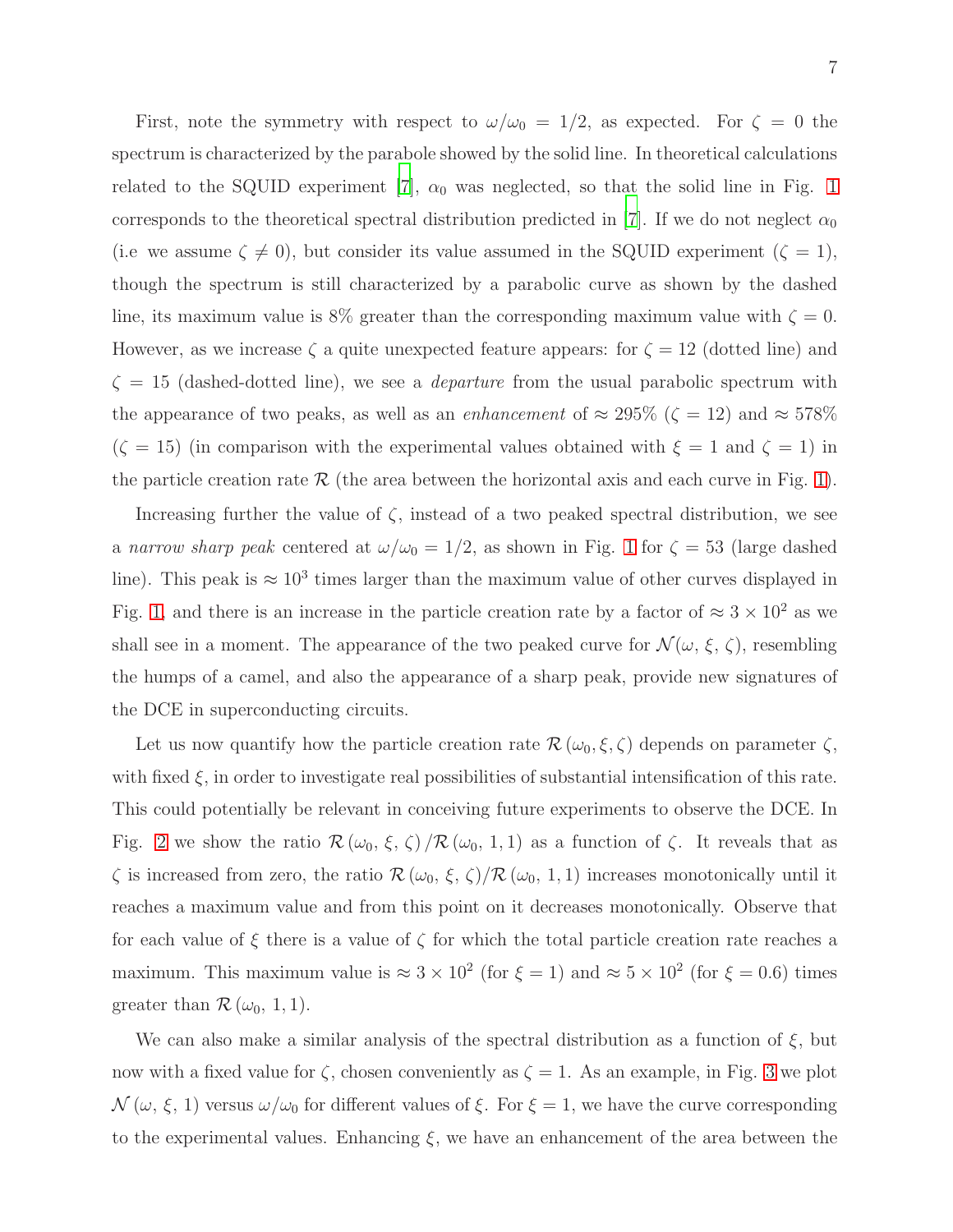

<span id="page-7-0"></span>FIG. 2. (Color online) Particle creation rate  $\mathcal{R}(\omega_0, \xi, \zeta)$ , normalized by  $\mathcal{R}(\omega_0, 1, 1)$ , as a function of  $\zeta$  with two fixed values for  $\xi$ . For  $\xi = 1$  the the maximum occurs for  $\zeta \approx 53$  as anticipated from Fig. [\(1\)](#page-5-0). For  $\xi = 0.6$  the maximum occurs for  $\zeta \approx 88$  and implies in a dramatic increase in the particle creation rate by a factor of  $\approx 5 \times 10^2$ .

horizontal axis and the curve of the spectral distribution (in other words, an enhancement of R). The largest R is obtained with  $\xi \approx 8.3$ . Then, for larger values of  $\xi$  the area diminishes, with the appearance of double peaked curves (for instance, for  $\xi = 30$ ).



<span id="page-7-1"></span>FIG. 3. (Color online).  $\mathcal{N}(\omega, \xi, 1)$  versus  $\omega/\omega_0$  for different values of  $\xi$ : solid line curve for  $\xi = 1$ ; dashed line curve for  $\xi = 8.3$  and dotted line curve for  $\xi = 30$ .

From our analysis of the Fig. [1](#page-5-0) and [3,](#page-7-1) we see that the maximum value of  $\mathcal R$  (the largest area between the horizontal axis and a given curve) is associated with the situation where  $\mathcal N$ at  $\omega_0/2$  has its maximum value. Then, to identify regions in the configuration space  $(\xi, \zeta)$ where  $\mathcal R$  is large, we investigate the behavior of the creation of particles with frequency around  $\omega = \omega_0/2$  (half the driven frequency). Fig. [4](#page-8-0) shows the behavior of  $\rho(\xi, \zeta)$ , defined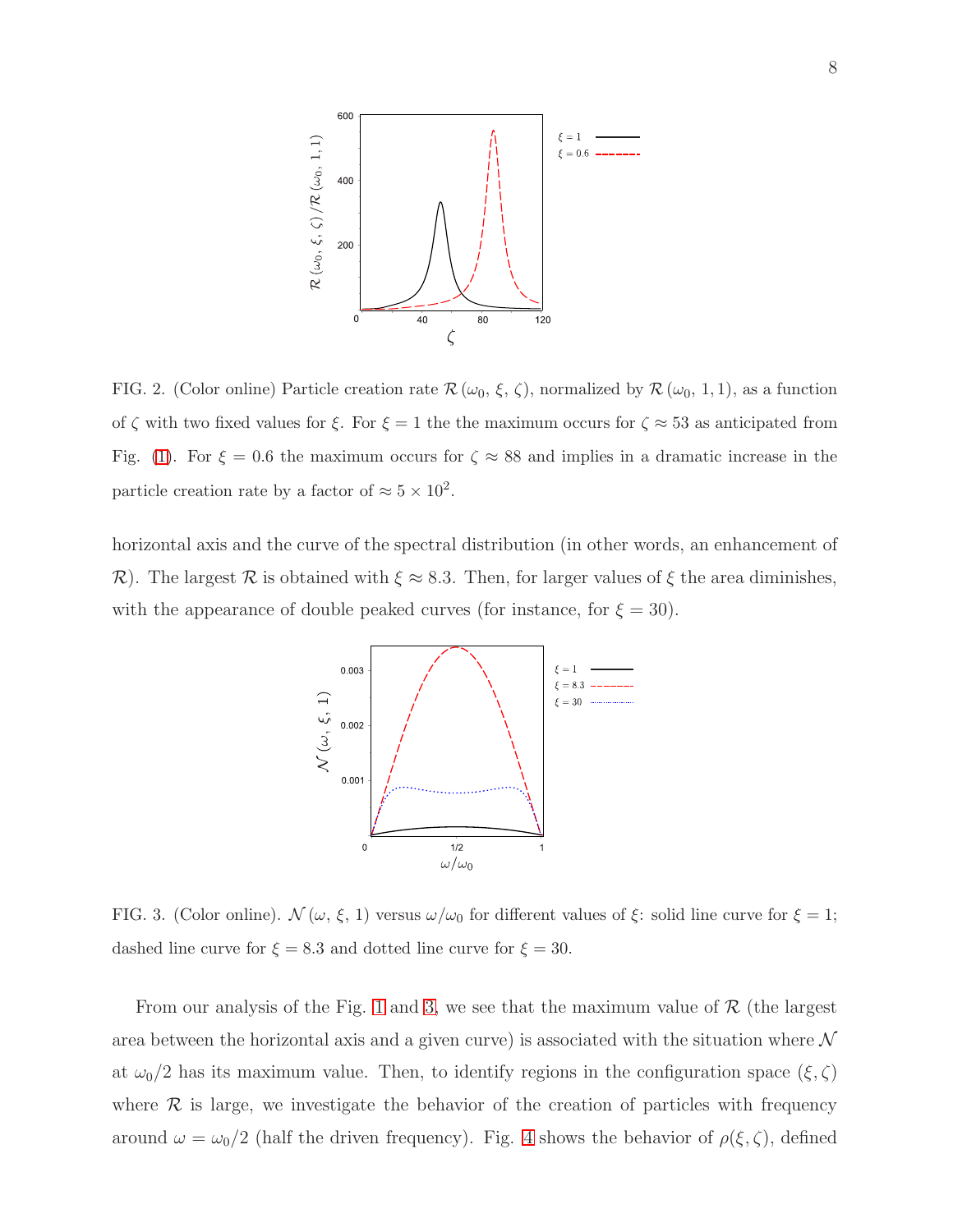$$
\rho(\xi,\zeta) := \frac{\mathcal{N}(\omega_0/2,\xi,\zeta)}{\mathcal{N}(\omega_0/2,1,1)},\tag{9}
$$

as a function of  $\xi$  and  $\zeta$ , highlighting the region where particle creation is more relevant. For instance, for  $\xi \approx 0.6$  and  $\zeta \approx 88$ , an enhancement by a factor of  $10^4$  in the number of created particles with  $\omega=\omega_0/2$  can be seen in Fig. [4.](#page-8-0)



<span id="page-8-0"></span>FIG. 4. (Color online). Ratio  $\rho(\xi, \zeta)$  as a function of  $\xi$  and  $\zeta$ . For  $\xi \approx 0.6$  and  $\zeta \approx 88$  we find that  $\rho(\xi, \zeta) \approx 1.3 \times 10^4.$ 

An inspection in this figure shows that for a fixed  $\xi$ ,  $\rho$  exhibits a maximum value for a given  $\zeta$ . This is shown more explicitly in Fig. [5,](#page-9-4) where we plot  $\rho(\xi, \zeta)$  as a function of  $\zeta$  for two fixed values of  $\xi$ . The solid line corresponds to  $\xi = 1$  and, for this case, the maximum value of  $\rho \approx 5 \times 10^3$ ) occurs for  $\zeta \approx 53$ . The dashed line corresponds to  $\xi = 0.6$  and has a maximum value (about  $\approx 1.3 \times 10^4$ ) for  $\zeta \approx 88$ . Though these figures give information only about particle creation with  $\omega = \omega_0/2$ , it can be shown that also the particle creation rate R is enhanced for these values of  $\xi$  and  $\zeta$ .

In conclusion, we have shown that appropriate adjustments of the parameters used in the SQUID experiment surprisingly reveals at least three remarkable predictions, namely: unexpected non-parabolic spectral distributions; an enhancement in the created particles with  $\omega = \omega_0/2$  by a factor that can reach up to  $5 \times 10^3$  for  $\xi = 1$  and  $\zeta \approx 53$  (or, for instance,  $1.3 \times 10^4$  for  $\xi = 0.6$  and  $\zeta \approx 88$ ) and an increase in the particle creation rate by a factor greater than  $3 \times 10^2$  with respect to  $\mathcal{R}(\omega_0, 1, 1)$ . We think these theoretical predictions can be viewed as new evidences for the DCE in superconducting circuits and can be helpful for conceiving future experiments. The plot shown in Fig. [4](#page-8-0) acts as a guide for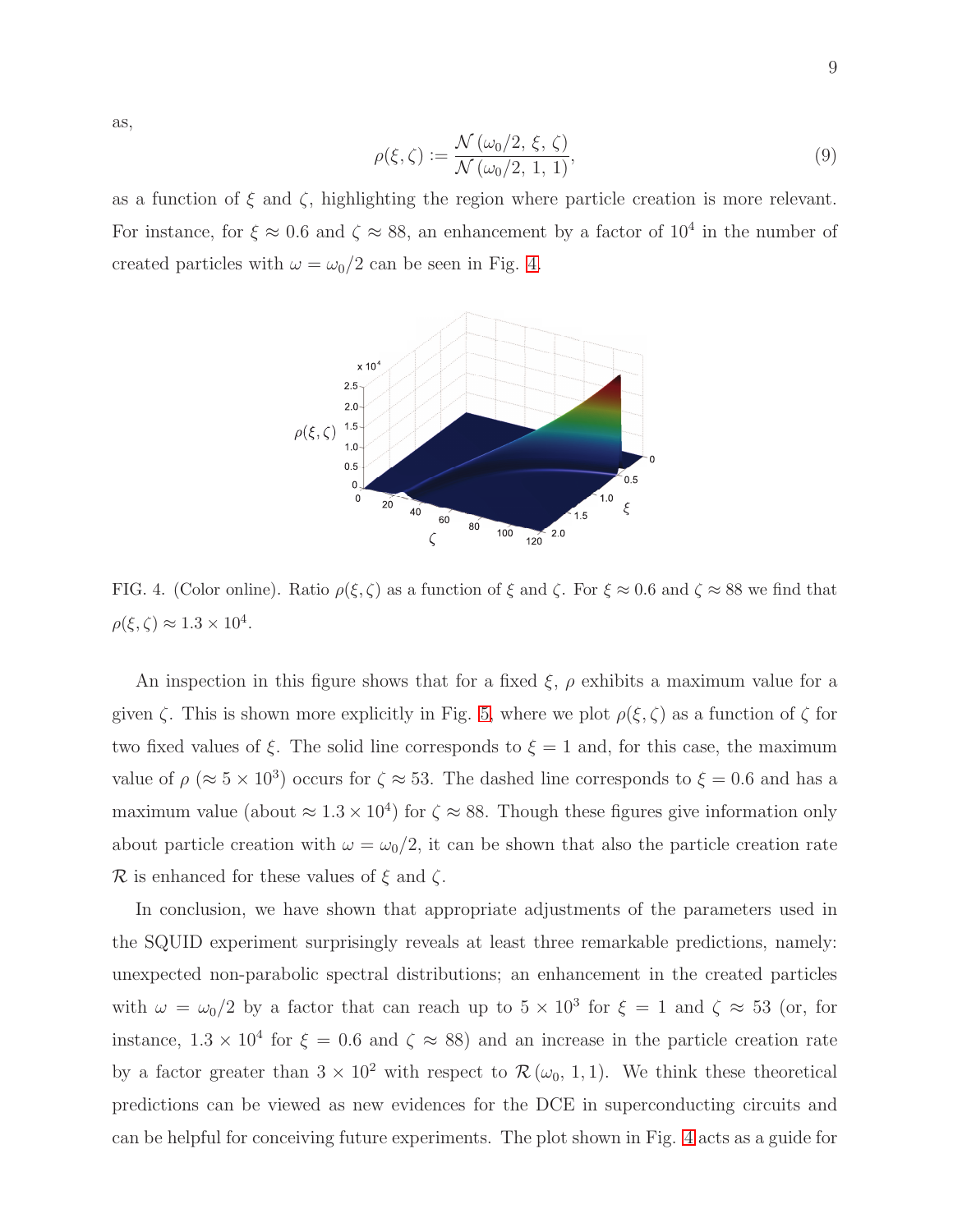

<span id="page-9-4"></span>FIG. 5. (Color online) The ratios  $\rho(1,\zeta)$  (black solid line) and  $\rho(0.6,\zeta)$  (red dashed line) as functions of  $\zeta$ .

the experimentalists who will be able to look for the highest peak that can be achieved with feasible values for the parameters  $\gamma_0$  and  $\alpha_0$ . We hope that the consideration of different values for these parameters may be of some help in the identification of dynamical Casimir photons in future experiments.

## I. ACKNOWLEDGMENTS

We are grateful to C. M. Wilson for valuable discussions at the Pan-American Advanced Study Institute during the conference "Frontiers of Casimir Physics". The authors are indebted to P. A. Maia Neto and F. D. Mazzitelli for enlightening discussions. We also acknowledge G. S. Paraoanu for bringing Ref. [\[12](#page-10-2)] to our attention and Clerisson M. do Nascimento for generating Fig. [\(4\)](#page-8-0). A.L.C.R. thanks Universidade Federal do Pará for the hospitality. This work was partially supported by the brazilian agencies CNPq, CAPES and FAPERJ.

- <span id="page-9-0"></span>[1] G. T. Moore, J. Math. Phys. 11, 2679 (1970).
- <span id="page-9-1"></span>[2] B.S. DeWitt, Phys. Rep. 19, 295 (1975).
- <span id="page-9-2"></span>[3] S.A. Fulling, and P.C.W. Davies, Proc. R. Soc. London A 348, 393 (1976); P.C.W. Davies, and S.A. Fulling, Proc. R. Soc. London A 354, 59 (1977).
- <span id="page-9-3"></span>[4] W. J. Kim, J. H. Brownell and R. Onofrio , Phys. Rev. Lett. 96, 200402 (2006).